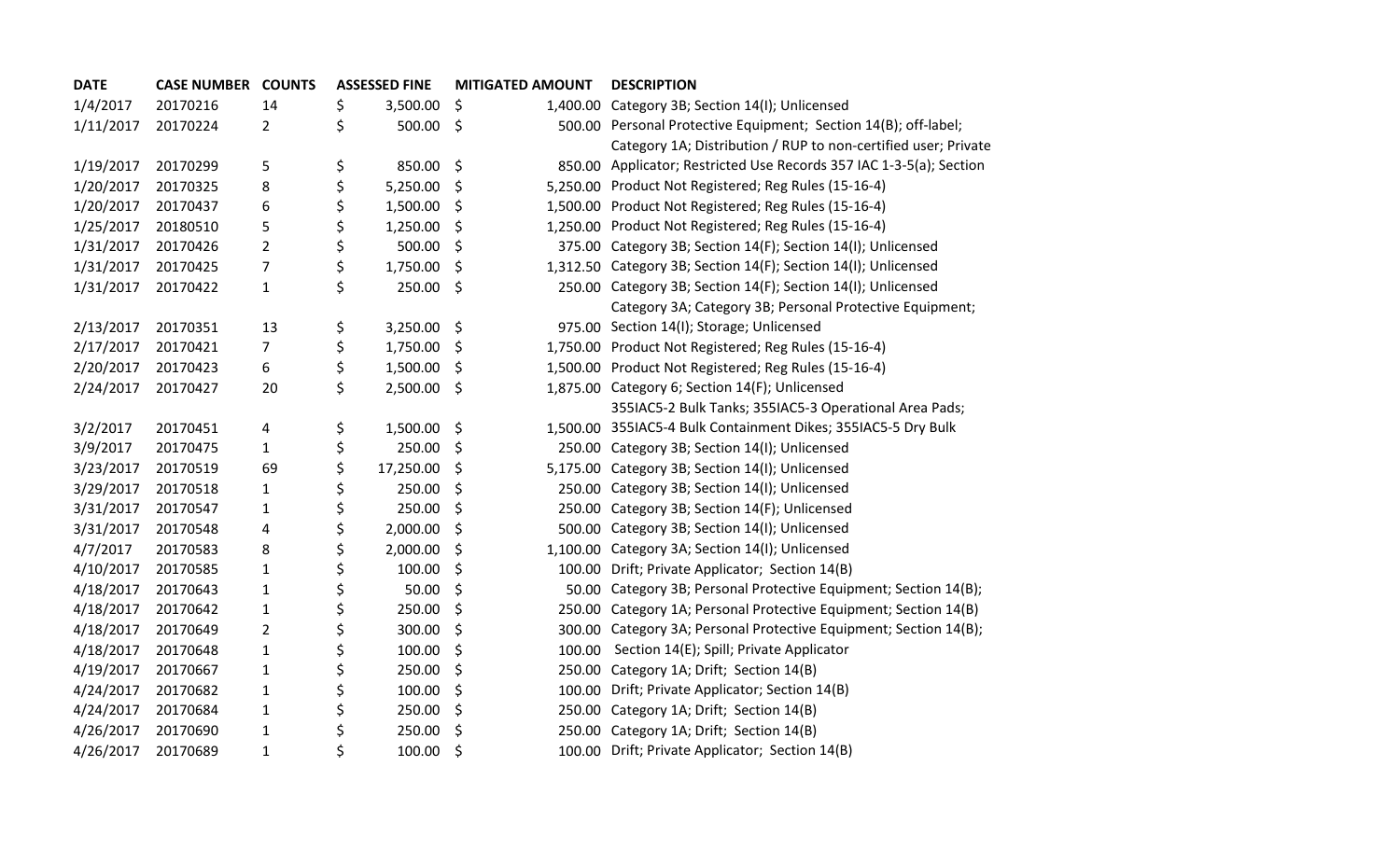| 4/26/2017 | 20170705 | 3              | \$<br>750.00    | \$ | 750.00 Citizen; Product Not Registered; Reg Rules (15-16-4)            |
|-----------|----------|----------------|-----------------|----|------------------------------------------------------------------------|
| 4/27/2017 | 20180142 | 3              | \$<br>1,000.00  | \$ | 1,000.00 Product Not Registered; Reg Rules (57-1); Reg Rules (57-5)    |
| 5/1/2017  | 20170720 | $\overline{2}$ | \$<br>500.00    | \$ | 500.00 Category 3B; Product Not Registered; Reg Rules (15-16-4)        |
| 5/4/2017  | 20170734 | 147            | \$<br>36,250.00 | \$ | 500.00 Section 14(I); Unlicensed; Category 3A; Category 3B             |
| 5/4/2017  | 20170718 | $\mathbf{1}$   | \$<br>250.00    | \$ | 250.00 Category 7A; Category 7B; Section 14(I); Unlicensed             |
| 5/4/2017  | 20170768 | 1              | \$<br>250.00    | \$ | 250.00 Category 3B; Section 14(I); Unlicensed                          |
| 5/4/2017  | 20170727 | $\mathbf{1}$   | \$<br>250.00    | \$ | 250.00 Category 3B; Section 14(I); Unlicensed                          |
| 5/5/2017  | 20170740 | 3              | \$<br>750.00    | \$ | 562.50 Category 1A; Category 4; Section 14(L); Unlicensed              |
| 5/5/2017  | 20170735 | 34             | \$<br>8,500.00  | \$ | 1,700.00 Category 7A; Section 14(I); Unlicensed                        |
| 5/5/2017  | 20170737 | 4              | \$<br>1,000.00  | \$ | 1,000.00 Product Not Registered; Reg Rules (15-16-4)                   |
| 5/5/2017  | 20170736 | 143            | \$<br>35,750.00 | \$ | 3,575.00 Category 7A; Unlicensed                                       |
| 5/12/2017 | 20170754 | $\mathbf{1}$   | \$<br>250.00    | \$ | 250.00 Drift; Section 14(F); Section 14(G); Citizen                    |
| 5/18/2017 | 20170761 | $\mathbf{1}$   | \$<br>250.00    | \$ | 250.00 Category 3B; Section 14(I); Unlicensed                          |
| 5/18/2017 | 20170771 | $\mathbf{1}$   | \$<br>250.00    | \$ | 250.00 Drift; Section 14(B); Category 1A                               |
| 5/19/2017 | 20170782 | 1              | \$<br>250.00    | \$ | 250.00 Alleged Illness; Category 3B; Drift; Section 14(B)              |
| 5/24/2017 | 20170795 | $\mathbf{1}$   | \$<br>100.00    | \$ | 100.00 Drift; Private Applicator; Section 14(B)                        |
| 5/25/2017 | 20170799 | $\mathbf{1}$   | \$<br>500.00    | \$ | 500.00 Category 11; Drift; Section 14(B)                               |
|           |          |                |                 |    | Distribution / RUP to non-certified user; Product Not                  |
| 5/30/2017 | 20170831 | $\overline{7}$ | \$<br>1,750.00  | \$ | 1,750.00 Registered; Reg Rules (15-16-4); Section 14(F); Section 14(G) |
| 5/31/2017 | 20170813 | 42             | \$<br>5,250.00  | \$ | 787.50 Category 1A; Drift; Section 14(B); Section 14(F)                |
| 5/31/2017 | 20170897 | 1              | \$<br>100.00    | \$ | 100.00 Drift; Private Applicator; Section 14(B)                        |
| 5/31/2017 | 20170811 | 1              | \$<br>250.00    | \$ | 250.00 Drift; Ground Water; Section 14(B); Category 1A                 |
| 6/1/2017  | 20170814 | 1              | \$<br>250.00    | \$ | 250.00 Category 1A; Drift; Section 14(B)                               |
| 6/5/2017  | 20170817 | 7              | \$<br>1,750.00  | \$ | 612.50 Category 1A; Section 14(I); Unlicensed                          |
| 6/5/2017  | 20170820 | $\mathbf{1}$   | \$<br>100.00    | \$ | 100.00 2,4-D or Other Phenoxy; Dicamba; Drift; Private Applicator;     |
| 6/5/2017  | 20170821 | $\mathbf{1}$   | \$<br>250.00    | \$ | 250.00 Category 1A; Fish Kill; Section 14(B)                           |
| 6/7/2017  | 20170829 | 1              | \$<br>250.00    | \$ | 250.00 Category 1A; Drift; Section 14(B)                               |
| 6/7/2017  | 20170830 | 1              | \$<br>100.00    | \$ | 100.00 Drift; Private Applicator; Section 14(B)                        |
| 6/8/2017  | 20170832 | $\mathbf{1}$   | \$<br>100.00    | \$ | 100.00 Dicamba; Drift; Private Applicator; Section 14(B)               |
| 6/8/2017  | 20170833 | $\mathbf{1}$   | \$<br>100.00    | \$ | 100.00 Drift; Section 14(B); Private Applicator                        |
| 6/9/2017  | 20170843 | $\mathbf{1}$   | \$<br>250.00    | \$ | 250.00 Category 1A; Drift; Section 14(B)                               |
| 6/12/2017 | 20170845 | $\mathbf{1}$   | \$<br>100.00    | \$ | 100.00 Dicamba; Drift; Private Applicator; Section 14(B)               |
| 6/13/2017 | 20170855 | $\overline{2}$ | \$<br>300.00    | \$ | 300.00 Category 3B; Personal Protective Equipment; Section 14(B);      |
| 6/13/2017 | 20170856 | $\mathbf{1}$   | \$<br>100.00    | \$ | 100.00 Drift; Private Applicator; Reg Rules (15-16-4); Residue Samples |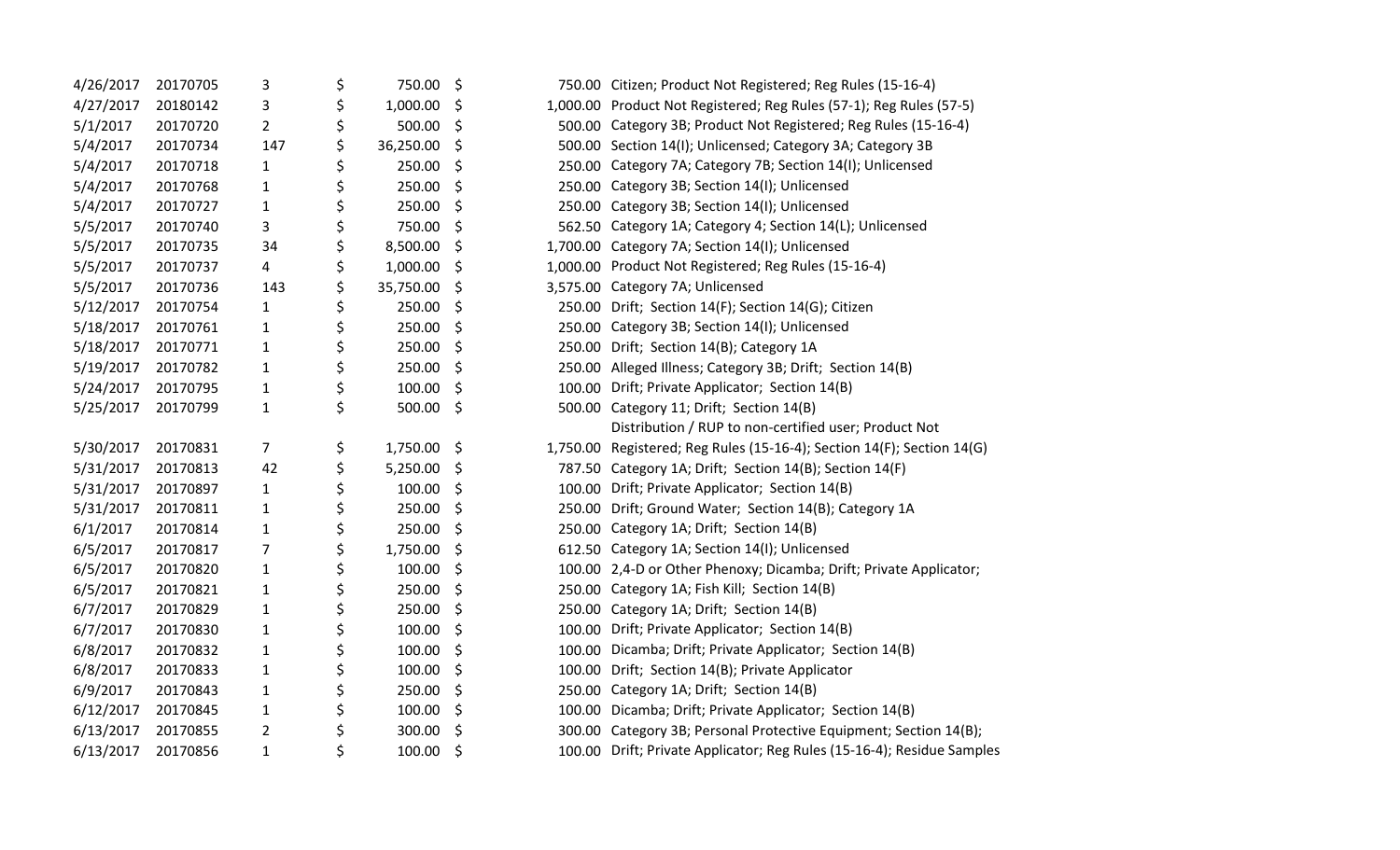| 6/16/2017 | 20170888 | $\mathbf{1}$   | \$<br>250.00   | \$           | 250.00 Category 1A; Drift; Section 14(B)                              |
|-----------|----------|----------------|----------------|--------------|-----------------------------------------------------------------------|
| 6/18/2017 | 20180239 | 4              | \$<br>2,000.00 | \$           | 1,750.00 Product Not Registered; Reg Rules (15-16-4)                  |
| 6/19/2017 | 20170898 | $\mathbf{1}$   | \$<br>100.00   | \$           | 100.00 Drift; Private Applicator; Section 14(B)                       |
| 6/21/2017 | 20171059 | 1              | \$<br>250.00   | \$           | 250.00 Category 3B; Section 14(I); Unlicensed                         |
| 6/22/2017 | 20170914 | $\mathbf{1}$   | \$<br>250.00   | \$           | 250.00 2,4-D or Other Phenoxy; Category 1A; Dicamba; Drift; Private   |
| 6/22/2017 | 20170924 | $\overline{2}$ | \$<br>350.00   | \$           | 350.00 2,4-D or Other Phenoxy; Dicamba; Drift; Private Applicator;    |
| 6/23/2017 | 20170997 | $\mathbf{1}$   | \$<br>250.00   | \$           | 250.00 Category 3B; Section 14(I); Unlicensed                         |
| 6/24/2017 | 20170921 | $\mathbf{1}$   | \$<br>100.00   | \$           | 100.00 2,4-D or Other Phenoxy; Dicamba; Drift; Private Applicator;    |
| 6/27/2017 | 20170934 | $\mathbf{1}$   | \$<br>100.00   | \$<br>100.00 | Dicamba; Drift; Private Applicator; Section 14(B)                     |
| 6/27/2017 | 20170929 | $\mathbf{1}$   | \$<br>100.00   | \$           | 100.00 Dicamba; Drift; Private Applicator; Section 14(B)              |
| 6/27/2017 | 20170965 | $\mathbf{1}$   | \$<br>100.00   | \$           | 100.00 Dicamba; Drift; Private Applicator; Section 14(B)              |
| 6/28/2017 | 20170936 | $\mathbf{1}$   | \$<br>250.00   | \$           | 250.00 Category 1A; Dicamba; Drift; Section 14(B)                     |
| 6/28/2017 | 20170935 | $\mathbf{1}$   | \$<br>100.00   | \$           | 100.00 2,4-D or Other Phenoxy; Category 1A; Dicamba; Drift; Private   |
| 6/28/2017 | 20170213 | 19             | \$<br>4,750.00 | \$           | 4,750.00 Category 3B; Section 14(F); Section 14(I); Unlicensed        |
| 6/29/2017 | 20170994 | $\mathbf{1}$   | \$<br>100.00   | \$           | 100.00 Dicamba; Drift; Private Applicator; Section 14(B)              |
| 6/29/2017 | 20170996 | $\mathbf{1}$   | \$<br>100.00   | \$           | 100.00 Dicamba; Drift; Private Applicator; Section 14(B)              |
| 6/30/2017 | 20170951 | $\mathbf{1}$   | \$<br>100.00   | \$           | 100.00 Dicamba; Drift; Private Applicator; Section 14(B)              |
| 7/1/2017  | 20170952 | $\mathbf{1}$   | \$<br>100.00   | \$           | 100.00 Category 1A; Drift; Section 14(B)                              |
| 7/3/2017  | 20170953 | $\mathbf{1}$   | \$<br>250.00   | \$           | 250.00 Category 1A; Dicamba; Drift; Residue Samples Submitted         |
| 7/3/2017  | 20170956 | $\mathbf{1}$   | \$<br>100.00   | \$           | 100.00 Dicamba; Drift; Private Applicator; Section 14(B)              |
| 7/4/2017  | 20170958 | 3              | \$<br>625.00   | \$           | 487.50 Category 3B; Category 6; Section 14(B); Section 14(F); Section |
| 7/4/2017  | 20170957 | $\mathbf{1}$   | \$<br>100.00   | \$           | 100.00 Dicamba; Drift; Private Applicator; Section 14(B)              |
| 7/5/2017  | 20170979 | $\mathbf{1}$   | \$<br>250.00   | \$           | 250.00 Category 1A; Dicamba; Drift; Section 14(B)                     |
| 7/5/2017  | 20170963 | $\mathbf{1}$   | \$<br>250.00   | \$           | 250.00 Category 1A; Dicamba; Drift; Section 14(B); Site Error         |
| 7/6/2017  | 20170991 | $\mathbf{1}$   | \$<br>250.00   | \$           | 250.00 Category 1A; Dicamba; Drift; Section 14(B)                     |
| 7/6/2017  | 20170971 | $\mathbf{1}$   | \$<br>250.00   | \$           | 250.00 Category 1A; Dicamba; Drift; Section 14(B)                     |
| 7/6/2017  | 20170990 | $\mathbf{1}$   | \$<br>250.00   | \$           | 250.00 Category 1A; Dicamba; Drift; Section 14(B)                     |
| 7/7/2017  | 20180145 | $\overline{2}$ | \$<br>500.00   | \$           | 500.00 Product Not Registered; Reg Rules (15-16-4)                    |
| 7/7/2017  | 20180674 | 18             | \$<br>4,500.00 | \$           | 4,500.00 Product Not Registered                                       |
| 7/10/2017 | 20170985 | 1              | \$<br>250.00   | \$           | 250.00 Category 1A; Drift; Section 14(B)                              |
| 7/10/2017 | 20170978 | $\mathbf{1}$   | \$<br>100.00   | \$           | 100.00 Dicamba; Drift; Section 14(B); Private Applicator              |
| 7/10/2017 | 20171001 | $\mathbf{1}$   | \$<br>100.00   | \$           | 100.00 Dicamba; Drift; Private Applicator; Section 14(B)              |
| 7/10/2017 | 20170981 | $\mathbf{1}$   | \$<br>100.00   | \$<br>100.00 | Dicamba; Drift; Private Applicator; Section 14(B)                     |
| 7/10/2017 | 20171002 | $\mathbf{1}$   | \$<br>100.00   | \$           | 100.00 Dicamba; Drift; Private Applicator; Section 14(B)              |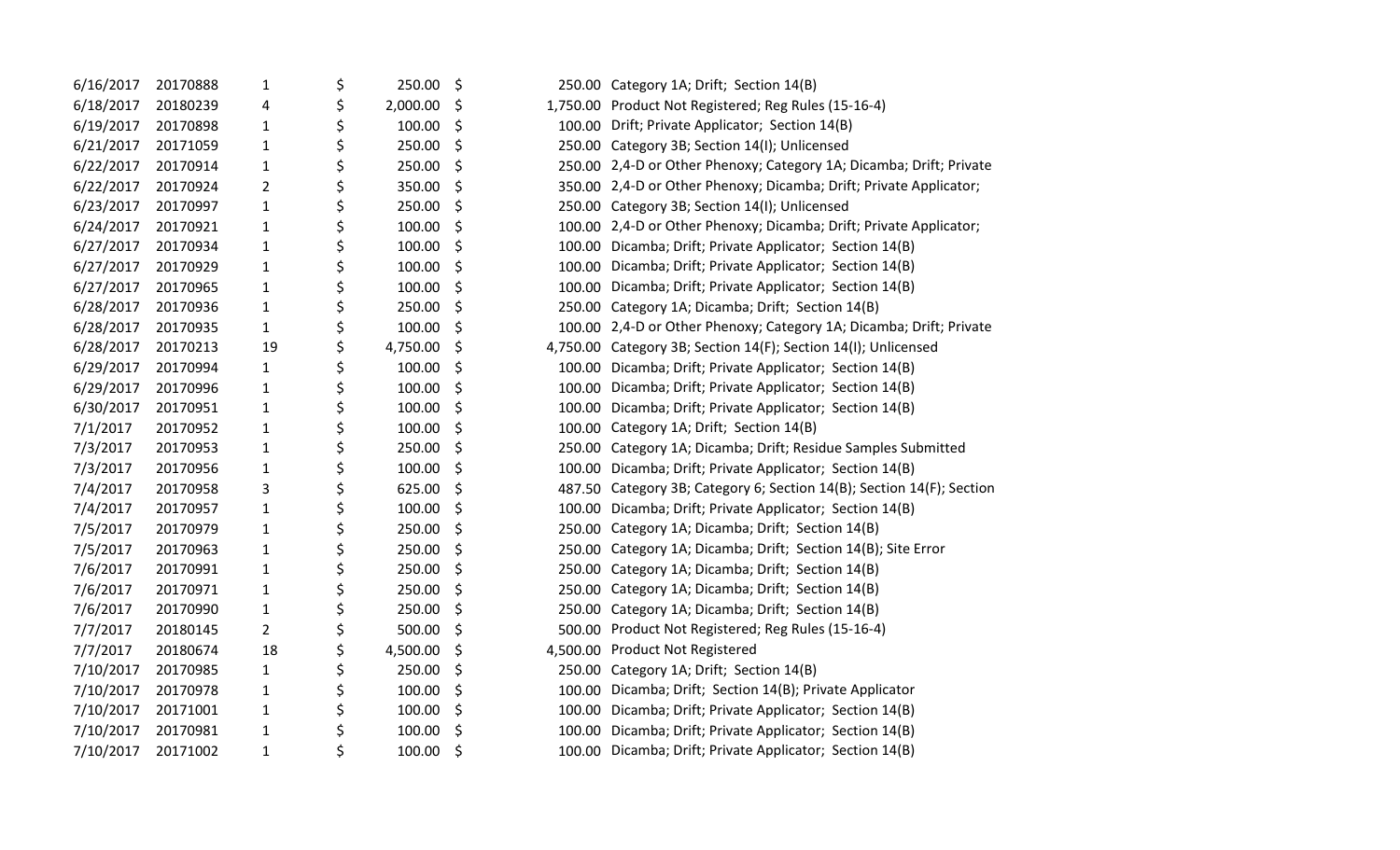| 7/11/2017 | 20171021 | 1            | \$<br>100.00    | \$ | 100.00 Dicamba; Drift; Private Applicator; Section 14(B)                    |
|-----------|----------|--------------|-----------------|----|-----------------------------------------------------------------------------|
| 7/11/2017 | 20170988 | $\mathbf{1}$ | \$<br>100.00    | \$ | 100.00 Dicamba; Drift; Private Applicator; Section 14(B)                    |
| 7/11/2017 | 20171057 | $\mathbf{1}$ | \$<br>100.00    | \$ | 100.00 Dicamba; Drift; Private Applicator; Section 14(B)                    |
| 7/12/2017 | 20171007 | $\mathbf{1}$ | \$<br>250.00    | \$ | 250.00 Alleged Illness; Section 14(B); Section 14€; Citizen                 |
| 7/13/2017 | 20171006 | 58           | \$<br>14,500.00 | \$ | 10,687.50 Alleged Illness; Category 11; Drift; Section 14(B); Section 14(F) |
| 7/13/2017 | 20171009 | $\mathbf{1}$ | \$<br>100.00    | \$ | 100.00 Category 1A; Dicamba; Drift; Section 14(B)                           |
| 7/13/2017 | 20171010 | $\mathbf{1}$ | \$<br>100.00    | \$ | 100.00 Dicamba; Drift; Private Applicator; Section 14(B)                    |
| 7/13/2017 | 20171008 | $\mathbf{1}$ | \$<br>100.00    | \$ | 100.00 Category 1A; Dicamba; Drift; Section 14(B)                           |
| 7/13/2017 | 20171012 | $\mathbf{1}$ | \$<br>100.00    | \$ | 100.00 Category 1A; Dicamba; Drift; Section 14(B)                           |
| 7/17/2017 | 20171035 | $\mathbf{1}$ | \$<br>100.00    | \$ | 100.00 Dicamba; Drift; Private Applicator; Section 14(B)                    |
| 7/17/2017 | 20171034 | $\mathbf{1}$ | \$<br>100.00    | \$ | 100.00 Alleged Illness; Dicamba; Drift; Private Applicator; Section         |
| 7/17/2017 | 20171041 | $\mathbf{1}$ | \$<br>100.00    | \$ | 100.00 Dicamba; Drift; Section 14(B); Private Applicator                    |
| 7/17/2017 | 20171040 | $\mathbf{1}$ | \$<br>250.00    | \$ | 250.00 Alleged Illness; Category 11; Drift; Section 14(B)                   |
| 7/18/2017 | 20171043 | $\mathbf{1}$ | \$<br>100.00    | \$ | 100.00 Dicamba; Private Applicator; Section 14(B)                           |
| 7/18/2017 | 20171050 | $\mathbf{1}$ | \$<br>100.00    | \$ | 100.00 Dicamba; Drift; Private Applicator; Section 14(B)                    |
| 7/18/2017 | 20171049 | $\mathbf{1}$ | \$<br>250.00    | \$ | 250.00 Category 1A; Dicamba; Drift; Section 14(B)                           |
| 7/19/2017 | 20171055 | $\mathbf{1}$ | \$<br>100.00    | \$ | 100.00 Dicamba; Drift; Private Applicator; Section 14(B)                    |
| 7/19/2017 | 20171054 | $\mathbf{1}$ | \$<br>100.00    | \$ | 100.00 Category 1A; Dicamba; Drift; Section 14(B)                           |
| 7/21/2017 | 20171066 | $\mathbf{1}$ | \$<br>100.00    | \$ | 100.00 Dicamba; Drift; Private Applicator; Section 14(B)                    |
| 7/21/2017 | 20171063 | $\mathbf{1}$ | \$<br>100.00    | \$ | 100.00 Dicamba; Drift; Private Applicator; Section 14(B)                    |
| 7/24/2017 | 20171075 | $\mathbf{1}$ | \$<br>100.00    | \$ | 100.00 Dicamba; Drift; Private Applicator; Section 14(B)                    |
| 7/24/2017 | 20171079 | $\mathbf{1}$ | \$<br>100.00    | \$ | 100.00 Dicamba; Drift; Private Applicator; Section 14(B)                    |
| 7/24/2017 | 20171078 | $\mathbf{1}$ | \$<br>250.00    | \$ | 250.00 Alleged Illness; Category 11; Drift; Section 14(B)                   |
| 7/24/2017 | 20171072 | $\mathbf{1}$ | \$<br>500.00    | \$ | 500.00 Category 11; Drift; Section 14(B)                                    |
| 7/24/2017 | 20171077 | $\mathbf{1}$ | \$<br>1,000.00  | \$ | 1,000.00 Alleged Illness; Category 11; Drift; Section 14(B)                 |
| 7/25/2017 | 20171087 | $\mathbf{1}$ | \$<br>100.00    | \$ | 100.00 Dicamba; Drift; Private Applicator; Section 14(B)                    |
| 7/26/2017 | 20171085 | $\mathbf{1}$ | \$<br>250.00    | \$ | 250.00 Category 3B; Section 14(E)                                           |
| 7/26/2017 | 20171084 | $\mathbf{1}$ | \$<br>100.00    | \$ | 100.00 Dicamba; Drift; Private Applicator; Section 14(B)                    |
| 7/27/2017 | 20171093 | $\mathbf{1}$ | \$<br>250.00    | \$ | 250.00 Category 1A; Dicamba; Drift; Section 14(B)                           |
| 7/27/2017 | 20171161 | $\mathbf{1}$ | \$<br>100.00    | \$ | 100.00 Category 1A; Dicamba; Drift; Section 14(B)                           |
| 7/27/2017 | 20171090 | $\mathbf{1}$ | \$<br>100.00    | \$ | 100.00 Dicamba; Drift; Private Applicator; Section 14(B)                    |
| 7/27/2017 | 20171307 | $\mathbf{1}$ | \$<br>100.00    | \$ | 100.00 Dicamba; Drift; Private Applicator; Section 14(B)                    |
| 7/27/2017 | 20171089 | $\mathbf{1}$ | \$<br>100.00    | \$ | 100.00 Dicamba; Drift; Private Applicator; Section 14(B)                    |
| 7/28/2017 | 20171098 | $\mathbf{1}$ | see 20171098    | \$ | Dicamba; Drift; Private Applicator; Section 14(B)                           |
|           |          |              |                 |    |                                                                             |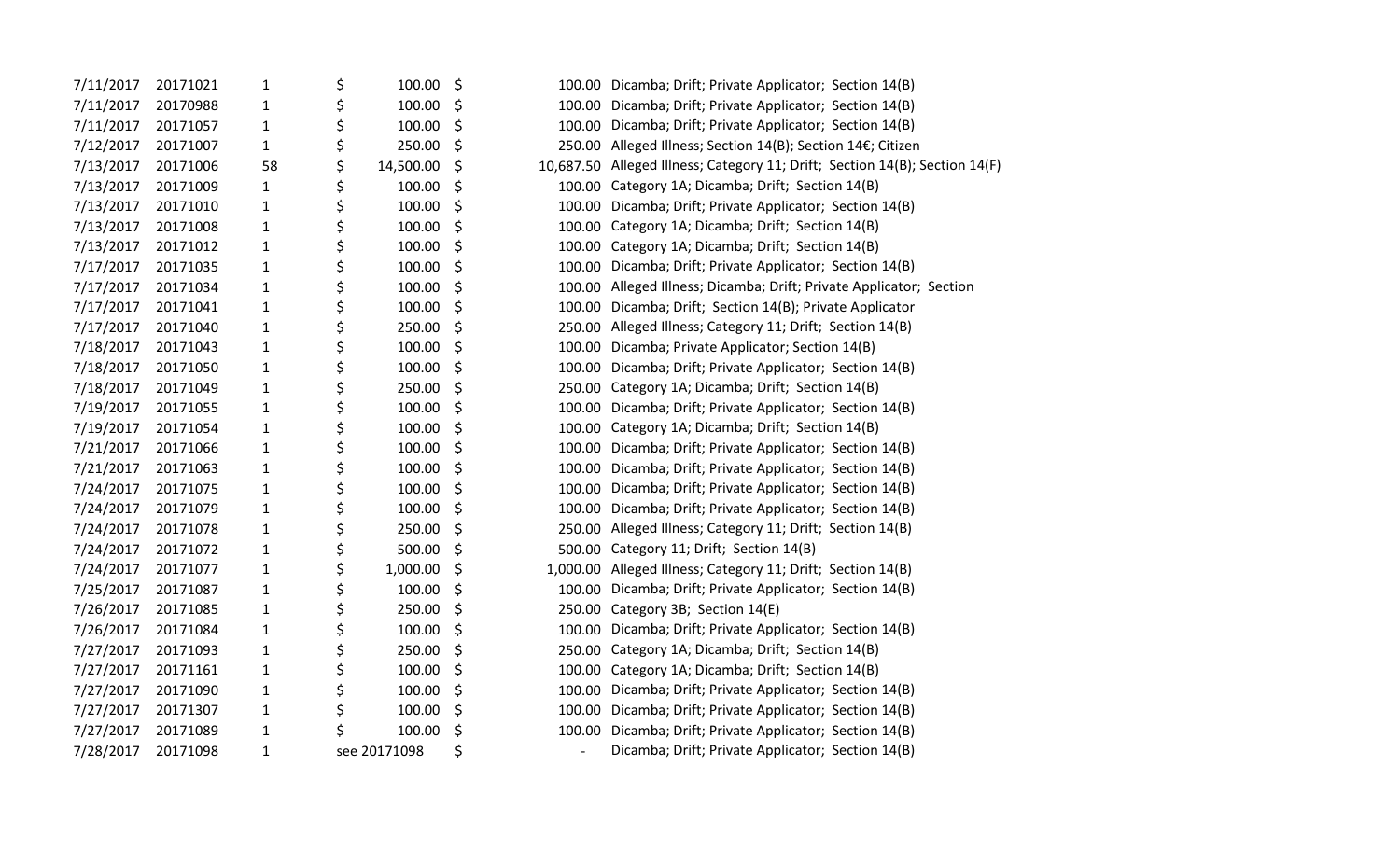| 7/31/2017 | 20171103 | $\mathbf{1}$   | \$<br>250.00   | \$                             | 250.00 Alleged Illness; Category 11; Drift; Section 14(B)              |
|-----------|----------|----------------|----------------|--------------------------------|------------------------------------------------------------------------|
| 7/31/2017 | 20171104 | $\mathbf{1}$   | \$<br>100.00   | \$                             | 100.00 Category 1A; Dicamba; Drift; Section 14(B)                      |
| 7/31/2017 | 20171308 | $\mathbf{1}$   | \$<br>100.00   | \$                             | 100.00 Dicamba; Drift; Private Applicator; Section 14(B)               |
| 7/31/2017 | 20171097 | $\mathbf 1$    | \$<br>250.00   | \$                             | 250.00 Alleged Illness; Category 11; Drift; Section 14(B)              |
| 7/31/2017 | 20171106 | $\mathbf{1}$   | \$<br>100.00   | \$                             | 100.00 Dicamba; Drift; Private Applicator; Section 14(B)               |
| 7/31/2017 | 20171108 | $\mathbf{1}$   | \$<br>250.00   | \$                             | 250.00 Alleged Illness; Category 11; Drift; Section 14(B)              |
| 8/1/2017  | 20171164 | $\mathbf{1}$   | \$<br>250.00   | \$                             | 250.00 Category 1A; Dicamba; Drift; Section 14(B)                      |
| 8/1/2017  | 20171110 | $\mathbf{1}$   | see 20171307   | \$                             | Dicamba; Drift; Private Applicator; Section 14(B)                      |
| 8/1/2017  | 20171166 | $\mathbf{1}$   | \$<br>100.00   | \$<br>100.00                   | Dicamba; Drift; Private Applicator; Section 14(B)                      |
| 8/1/2017  | 20171162 | 8              | \$<br>2,000.00 | \$                             | 2,000.00 Category 11; Drift; Section 14(B); Section 14(F)              |
| 8/2/2017  | 20171168 | $\mathbf{1}$   | \$<br>100.00   | \$                             | 100.00 Dicamba; Drift; Private Applicator; Section 14(B)               |
| 8/2/2017  | 20171171 | $\mathbf{1}$   | \$<br>200.00   | \$<br>200.00                   | Dicamba; Drift; Private Applicator; Section 14(B); Section             |
| 8/3/2017  | 20171173 | 1              | \$<br>100.00   | \$<br>100.00                   | Dicamba; Drift; Private Applicator; Section 14(B)                      |
| 8/7/2017  | 20171179 | $\mathbf{1}$   | see 20171098   | \$<br>$\overline{\phantom{a}}$ | Dicamba; Drift; Private Applicator; Section 14(B)                      |
| 8/7/2017  | 20171181 | $\mathbf{1}$   | \$<br>100.00   | \$<br>100.00                   | Dicamba; Drift; Private Applicator; Section 14(B)                      |
| 8/7/2017  | 20171180 | $\mathbf{1}$   | \$<br>250.00   | \$                             | 250.00 Category 1A; Dicamba; Drift; Section 14(B)                      |
| 8/7/2017  | 20171195 | $\mathbf{1}$   | \$<br>100.00   | \$                             | 100.00 Dicamba; Drift; Private Applicator; Section 14(B)               |
| 8/8/2017  | 20171186 | $\mathbf{1}$   | \$<br>250.00   | \$                             | 250.00 Category 11; Disposal; Drift; Fish Kill; Section 14(B); Surface |
| 8/9/2017  | 20171189 | $\mathbf{1}$   | \$<br>250.00   | \$                             | 250.00 Alleged Illness; Category 11; Drift; Section 14(B)              |
| 8/9/2017  | 20171304 | $\overline{2}$ | \$<br>500.00   | \$                             | 500.00 Category 1A; Dicamba; Drift; Section 14(B); Section 14(F)       |
| 8/9/2017  | 20171188 | $\overline{2}$ | \$<br>500.00   | \$                             | 500.00 Category 1A; Dicamba; Drift; Section 14(B); Section 14(F)       |
| 8/10/2017 | 20171190 | $\mathbf{1}$   | \$<br>100.00   | \$<br>100.00                   | Dicamba; Drift; Private Applicator; Section 14(B)                      |
| 8/10/2017 | 20171191 | $\mathbf{1}$   | \$<br>100.00   | \$<br>100.00                   | Dicamba; Drift; Private Applicator; Section 14(B)                      |
| 8/10/2017 | 20171303 | $\mathbf{1}$   | \$<br>100.00   | \$                             | 100.00 Dicamba; Drift; Private Applicator; Section 14(B)               |
| 8/10/2017 | 20171194 | $\mathbf{1}$   | \$<br>100.00   | \$                             | 100.00 Dicamba; Drift; Private Applicator; Section 14(B); Unlicensed   |
| 8/10/2017 | 20171311 | $\mathbf{1}$   | \$<br>250.00   | \$                             | 250.00 Category 1A; Dicamba; Drift; Section 14(B)                      |
| 8/11/2017 | 20171302 | $\mathbf{1}$   | \$<br>100.00   | \$                             | 100.00 Dicamba; Drift; Private Applicator; Section 14(B)               |
| 8/11/2017 | 20171207 | $\mathbf{1}$   | \$<br>100.00   | \$<br>100.00                   | Dicamba; Drift; Private Applicator; Section 14(B)                      |
| 8/11/2017 | 20171199 | $\mathbf{1}$   | \$<br>100.00   | \$<br>100.00                   | Dicamba; Drift; Private Applicator; Section 14(B)                      |
|           |          |                |                |                                | Product Misbranded; Product Not Registered; Reg Rules (15-             |
| 8/15/2017 | 20171209 | 15             | \$<br>8,500.00 | \$                             | 1,275.00 16-4); Restricted Use Records 357 IAC 1-3-5(a)                |
| 8/15/2017 | 20171305 | $\overline{2}$ | \$<br>500.00   | \$                             | 500.00 Category 1A; Dicamba; Drift; Section 14(B); Section 14(F)       |
| 8/15/2017 | 20171208 | $\mathbf{1}$   | \$<br>250.00   | \$                             | 250.00 Category 1A; Dicamba; Drift; Section 14(B); Section 14(F)       |
| 8/16/2017 | 20171219 | $\mathbf{1}$   | \$<br>250.00   | \$                             | 250.00 Category 11; Drift; Fish Kill; Section 14(B); Section 14(F)     |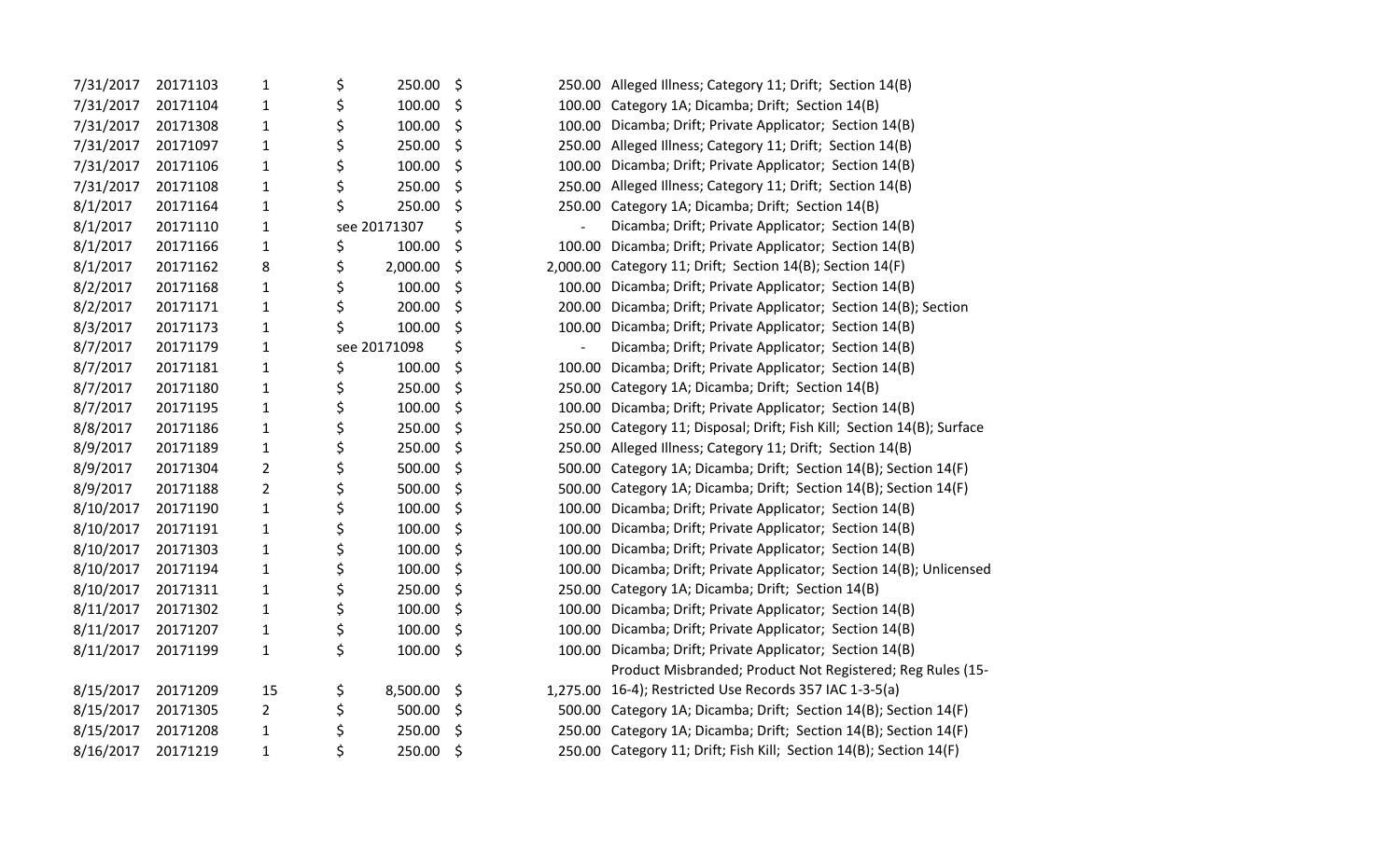| 20171216 | $\mathbf{1}$                                                                                                                                                  | \$<br>250.00    | \$            |           | 250.00 Category 1A; Dicamba; Drift; Section 14(B)                       |
|----------|---------------------------------------------------------------------------------------------------------------------------------------------------------------|-----------------|---------------|-----------|-------------------------------------------------------------------------|
| 20171218 | $\mathbf{1}$                                                                                                                                                  | \$<br>250.00    | \$            |           | 250.00 Product Not Registered; Reg Rules (15-16-4)                      |
| 20180140 | 15                                                                                                                                                            | \$<br>3,750.00  | \$            |           | 1,875.00 Section 14(F); Category 11                                     |
| 20171223 | $\mathbf{1}$                                                                                                                                                  | \$<br>500.00    | \$            |           | 500.00 Alleged Illness; Category 11; Drift; Section 14(B)               |
| 20171159 | $\mathbf{1}$                                                                                                                                                  | \$<br>100.00    | \$            |           | 100.00 Dicamba; Drift; Private Applicator; Section 14(B)                |
| 20171222 | $\mathbf{1}$                                                                                                                                                  | \$<br>100.00    | \$            |           | 100.00 Dicamba; Drift; Private Applicator; Section 14(B)                |
| 20171226 | $\mathbf{1}$                                                                                                                                                  | \$<br>100.00    | \$            |           | 100.00 Dicamba; Drift; Private Applicator; Section 14(B)                |
| 20171234 | 11                                                                                                                                                            | \$<br>1,100.00  | \$            |           | 1,100.00 Drift; Section 14(F); Section 14(J); unlicensed; Private       |
| 20171160 | $\mathbf{1}$                                                                                                                                                  | \$<br>100.00    | \$            |           | 100.00 Dicamba; Drift; Private Applicator; Section 14(B)                |
| 20171155 | $\overline{2}$                                                                                                                                                | \$<br>500.00    | \$            |           | 500.00 Product Not Registered; Reg Rules (15-16-4); product             |
| 20171152 | 26                                                                                                                                                            | \$<br>3,250.00  | \$            |           | 2,437.50 Schools; Section 14(F); Section 14(I); Category 3B             |
| 20171249 | $\mathbf{1}$                                                                                                                                                  | \$<br>100.00    | \$            |           | 100.00 Dicamba; Drift; Private Applicator; Section 14(B)                |
| 20171266 | $\mathbf{1}$                                                                                                                                                  | \$<br>500.00    | \$            |           | 500.00 Product Not Registered; Reg Rules (15-16-4)                      |
| 20171140 | 14                                                                                                                                                            | \$<br>4,000.00  | \$            |           | 4,000.00 Product Not Registered; Reg Rules (15-16-4)                    |
| 20171260 | $\mathbf{1}$                                                                                                                                                  | \$<br>250.00    | \$            |           | 250.00 Category 1A; Dicamba; Drift; Section 14(B)                       |
| 20171276 | 3                                                                                                                                                             | \$<br>750.00    | \$            |           | 562.50 Section 14(I); Unlicensed; Category 3B                           |
| 20180002 | $\overline{2}$                                                                                                                                                | 500.00          | \$            |           | 500.00 Category 7A; Section 14(F); Section 14(I); Unlicensed; ignore a  |
| 20180001 | $\overline{2}$                                                                                                                                                | \$<br>500.00    | \$            |           | 500.00 Disposal; Section 14(E); Section 14(J); Unlicensed;              |
| 20180004 | 67                                                                                                                                                            | \$<br>16,750.00 | \$            |           | 1,675.00 Category 3B; Section 14(I); Unlicensed                         |
| 20180008 | $\mathbf{1}$                                                                                                                                                  | \$<br>250.00    | \$            |           | 250.00 Category 7B; Section 14(B); Unlicensed                           |
|          |                                                                                                                                                               |                 |               |           | Category 7B; Section 14(B); Section 14(C); Section 14(F);               |
|          | 8                                                                                                                                                             | \$<br>1,550.00  | \$            |           | 1,550.00 Section 14(G); Section 14(H); Section 14(N)                    |
|          | 5                                                                                                                                                             | \$<br>1,250.00  | \$            |           | 937.50 Category 3B; Section 14(I); Unlicensed                           |
|          | $\overline{2}$                                                                                                                                                | \$<br>500.00    | \$            |           | 500.00 Product Not Registered; Reg Rules (15-16-4)                      |
| 20180151 | 46                                                                                                                                                            | \$<br>11,500.00 | \$            |           | 1,725.00 Containment; Section 14(F); Distributor                        |
|          |                                                                                                                                                               |                 |               |           |                                                                         |
|          | 48                                                                                                                                                            | \$<br>12,000.00 | \$            |           | 4,200.00 Containment; Section 14(F); Distributor                        |
|          | $\mathbf{1}$                                                                                                                                                  | 250.00          | $\zeta$       |           | 250.00 Product Not Registered; Reg Rules (15-16-4)                      |
|          |                                                                                                                                                               |                 |               |           | 2,4-D or Other Phenoxy; Alleged Illness; Category 3B;                   |
|          | $\mathbf{1}$                                                                                                                                                  | \$              |               |           | 250.00 Dicamba; Section 14(B)                                           |
|          |                                                                                                                                                               |                 |               |           |                                                                         |
|          | 6                                                                                                                                                             | \$<br>1,250.00  | $\ddot{\phi}$ |           | 1,250.00 Category 3B; Golf Course Inspection; Section 14(F); Unlicensed |
| 20180131 | $\mathbf{1}$                                                                                                                                                  | \$<br>250.00    | \$            |           | 250.00 Product Not Registered; Reg Rules (15-16-4)                      |
| 20180134 | $\mathbf{1}$                                                                                                                                                  | \$<br>125.00    | \$            |           | 125.00 Category 7A; Section 14(F); Unlicensed                           |
|          | 10/12/2017 20180011<br>10/19/2017 20180034<br>10/31/2017 20180050<br>11/13/2017 20180076<br>11/14/2017 20180179<br>11/17/2017 20180090<br>11/29/2017 20180104 | \$<br>\$        |               | 250.00 \$ |                                                                         |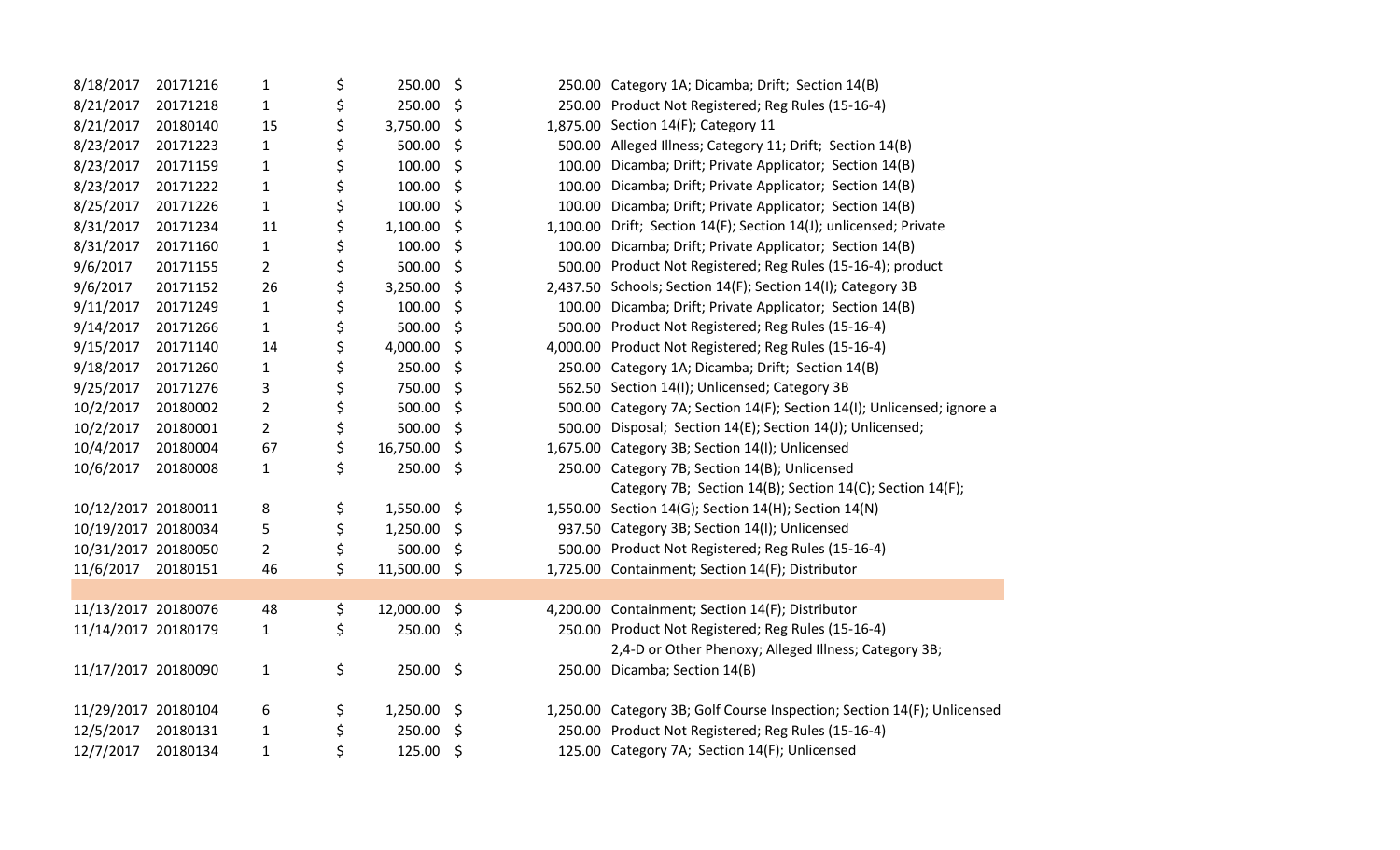| 12/14/2017 20180143 |          | 1              | \$<br>500.00    | \$                 | 500.00 Product Not Registered; Reg Rules (15-16-4)          |
|---------------------|----------|----------------|-----------------|--------------------|-------------------------------------------------------------|
| 12/14/2017 20180144 |          | $\overline{2}$ | \$<br>500.00    | \$                 | 500.00 Product Not Registered; Reg Rules (15-16-4)          |
| 12/19/2017 20180146 |          | 4              | \$<br>1,500.00  | \$                 | 750.00 Product Not Registered; Reg Rules (15-16-4)          |
| 1/26/2018           | 20180192 | 106            | \$<br>26,500.00 | \$                 | 6,925.00 Containment; Section 14(F); Category 4             |
| 1/29/2018           | 20180193 | $\mathbf{1}$   | \$<br>250.00    | \$                 | 250.00 Containment; Section 14(F); Category 1A              |
|                     |          |                |                 |                    | Distribution / RUP to non-certified user; Restricted Use    |
| 2/1/2018            | 20180157 | 12             | \$<br>3,000.00  | \$                 | 3,000.00 Records 357 IAC 1-3-5(a); Section 14(F)            |
|                     |          |                |                 |                    | Product Misbranded; Product Not Registered; Reg Rules (15-  |
| 2/14/2018           | 20180178 | $\overline{2}$ | \$<br>500.00    | \$<br>500.00 16-4) |                                                             |
| 2/14/2018           | 20180175 | $\overline{2}$ | \$<br>500.00    | \$                 | 500.00 Product Not Registered; Reg Rules (15-16-4)          |
| 2/14/2018           | 20180176 | $\overline{2}$ | \$<br>500.00    | \$                 | 500.00 Product Not Registered; Reg Rules (15-16-4)          |
| 2/14/2018           | 20180177 | 4              | \$<br>1,000.00  | \$                 | 1,000.00 Product Not Registered; Reg Rules (15-16-4)        |
| 2/22/2018           | 20180199 | $\mathbf{1}$   | \$<br>250.00    | \$                 | 250.00 Category 12 / WDI; Section 14(N)                     |
| 2/27/2018           | 20171310 | $\mathbf{1}$   | \$<br>100.00    | \$                 | 100.00 Dicamba; Drift; Private Applicator; Section 14(B)    |
| 3/12/2018           | 20180238 | 6              | \$<br>1,500.00  | \$                 | 1,500.00 Product Not Registered; Reg Rules (15-16-4)        |
| 3/12/2018           | 20180240 | $\overline{2}$ | \$<br>1,000.00  | \$                 | 1,000.00 Product Not Registered; Reg Rules (15-16-4)        |
| 3/20/2018           | 20180256 | $\mathbf{1}$   | \$<br>250.00    | \$                 | 250.00 Product Not Registered; Reg Rules (15-16-4)          |
| 3/20/2018           | 20180254 | $\mathbf{1}$   | \$<br>250.00    | \$                 | 250.00 Product Not Registered; Reg Rules (15-16-4)          |
| 3/20/2018           | 20180264 | $\mathbf{1}$   | \$<br>250.00    | \$                 | 250.00 Category 5; Section 14(I); Unlicensed                |
| 3/20/2018           | 20180253 | $\overline{2}$ | \$<br>500.00    | \$                 | 500.00 Product Not Registered; Reg Rules (15-16-4)          |
|                     |          |                |                 |                    | Product Misbranded; Product Not Registered; Reg Rules (15-  |
| 3/20/2018           | 20180251 | $\overline{2}$ | \$<br>500.00    | \$<br>500.00 16-4) |                                                             |
|                     |          |                |                 |                    | Product Misbranded; Product Not Registered; Reg Rules (15-  |
| 3/20/2018           | 20180258 | $\overline{2}$ | \$<br>500.00    | \$<br>500.00 16-4) |                                                             |
| 3/20/2018           | 20180274 | 5              | \$<br>1,250.00  | \$                 | 1,250.00 Category 3B; Section 14(I); Unlicensed             |
| 3/20/2018           | 20180261 | 4              | \$<br>1,000.00  | \$                 | 1,000.00 Product Not Registered; Reg Rules (15-16-4)        |
| 3/28/2018           | 20180339 | 180            | \$<br>45,000.00 | \$                 | 11,250.00 Bulk; Containment; Section 14(F); Category 3B     |
|                     |          |                |                 |                    | Product Not Registered; Reg Rules (15-16-4); Restricted Use |
| 3/28/2018           | 20180487 | $2^{\circ}$    | \$<br>500.00    | \$                 | 500.00 Records 357 IAC 1-3-5(a)                             |
| 3/29/2018           | 20180337 | 180            | \$<br>18,000.00 | \$                 | 3,600.00 Bulk; Containment; Section 14(F); Category 1A      |
| 3/30/2018           | 20180271 | $\overline{2}$ | \$<br>500.00    | \$                 | 500.00 Product Not Registered; Reg Rules (15-16-4)          |
| 3/30/2018           | 20180280 | 8              | \$<br>2,000.00  | \$                 | 2,000.00 Product Not Registered; Reg Rules (15-16-4)        |
| 3/30/2018           | 20180281 | 3              | \$<br>1,000.00  | \$                 | 1,000.00 Product Not Registered; Reg Rules (15-16-4)        |
| 4/17/2018           | 20180333 | 8              | \$<br>2,000.00  | \$                 | 500.00 Category 3B; Section 14(I); Unlicensed               |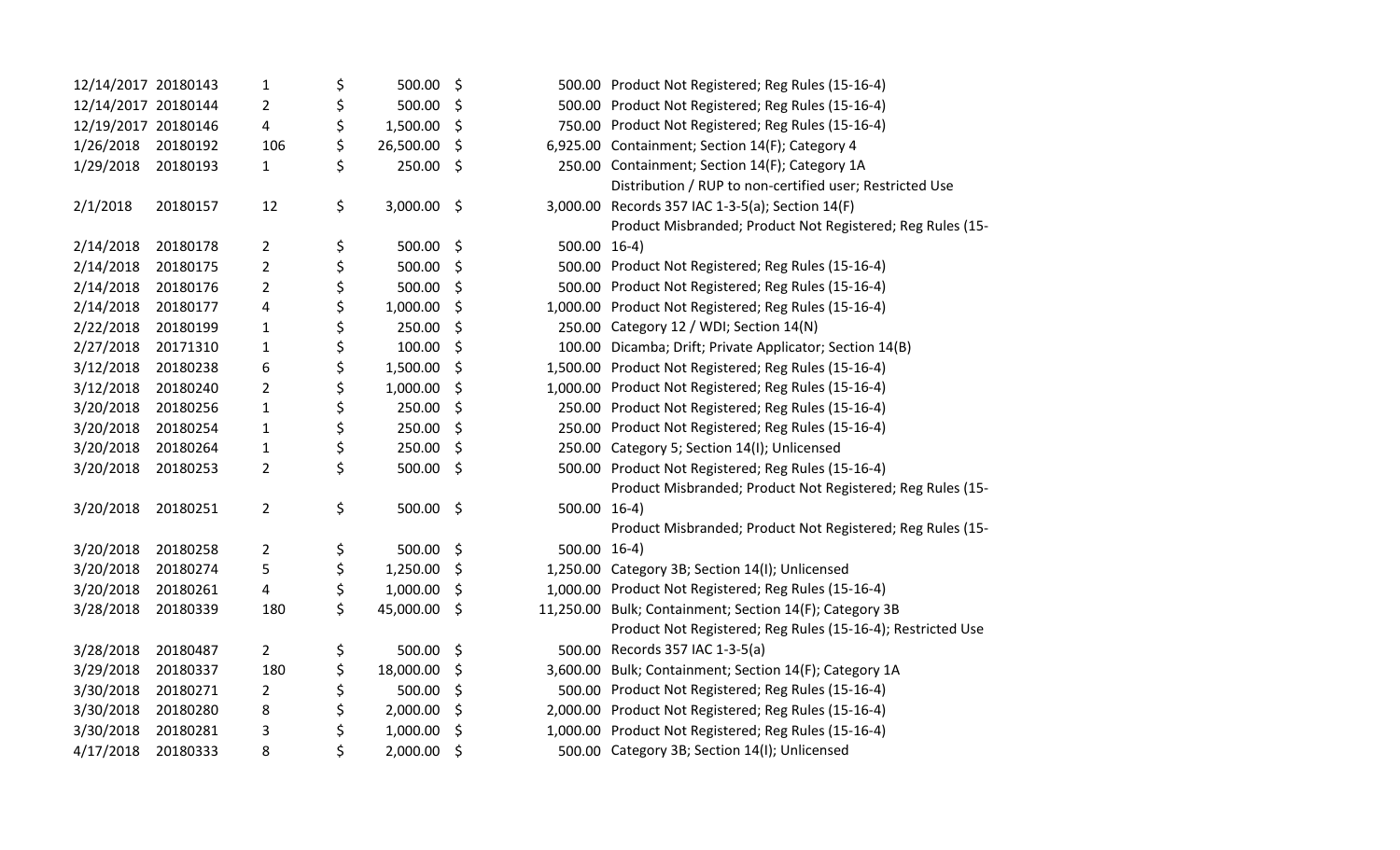| 4/19/2018 | 20180350 | 180            | \$<br>22,500.00 \$ |         |              | 5,625.00 Category 7A; Section 14(F); Unlicensed                       |
|-----------|----------|----------------|--------------------|---------|--------------|-----------------------------------------------------------------------|
|           |          |                |                    |         |              | 2,4-D or Other Phenoxy; Alleged Illness; Category 1A; Drift;          |
| 4/26/2018 | 20180363 | $\mathbf{1}$   | \$<br>250.00       | \$      |              | 250.00 Section 14(B)                                                  |
|           |          |                |                    |         |              | Category 3B; Mixing/Loading; Personal Protective Equipment;           |
| 4/27/2018 | 20180381 | 12             | \$<br>3,000.00     | \$      |              | 2,250.00 Section 14(I); Unlicensed                                    |
| 4/30/2018 | 20180382 | 4              | \$<br>1,000.00     | \$      |              | 750.00 Category 3B; Section 14(I); Unlicensed                         |
| 5/1/2018  | 20180437 | $\overline{2}$ | \$<br>500.00       | \$      |              | 500.00 Product Not Registered; Reg Rules (15-16-4); Section 14(F)     |
| 5/3/2018  | 20180430 | $\mathbf{1}$   | \$<br>250.00       | \$      |              | 250.00 Category 1A; Drift; Section 14(B)                              |
| 5/10/2018 | 20180447 | $\mathbf{1}$   | \$<br>100.00       | \$      |              | 100.00 Bulk; Drift; Private Applicator; Section 14(F)                 |
|           |          |                |                    |         |              | 2,4-D or Other Phenoxy; Drift; Private Applicator; Section            |
| 5/10/2018 | 20180446 | $\mathbf{1}$   | \$<br>250.00       | \$      | 250.00 14(B) |                                                                       |
| 5/11/2018 | 20180485 | 8              | \$<br>1,000.00     | \$      |              | 350.00 Category 7A; Section 14(F); Unlicensed                         |
| 5/17/2018 | 20180462 | 5              | \$<br>1,250.00     | \$      |              | 250.00 Category 12 / WDI; Section 14(I); Unlicensed                   |
| 5/18/2018 | 20180491 | $\mathbf{1}$   | \$<br>100.00       | \$      |              | 100.00 Alleged Illness; Drift; Private Applicator; Section 14(B)      |
| 5/22/2018 | 20180531 | 4              | \$<br>1,000.00     | \$      |              | 1,000.00 Product Not Registered; Reg Rules (15-16-4)                  |
|           |          |                |                    |         |              | Product Not Registered; Reg Rules (15-16-4); product                  |
| 5/22/2018 | 20180532 | $\overline{2}$ | \$<br>1,000.00     | \$      |              | 1,000.00 misbranded                                                   |
| 5/28/2018 | 20180575 | $\mathbf{1}$   | \$<br>250.00       | \$      |              | 250.00 Category 1A; Drift; Section 14(B)                              |
| 5/30/2018 | 20180586 | $\mathbf{1}$   | \$<br>250.00       | \$      |              | 250.00 Category 3B; Section 14(F); Unlicensed                         |
| 5/31/2018 | 20180590 | $\overline{2}$ | \$<br>750.00       | \$      |              | 750.00 Category 7A; Citizen; Section 14(B)                            |
| 5/31/2018 | 20181018 | $\mathbf{1}$   | \$<br>250.00       | \$      |              | 250.00 Category 1A; Drift; Private Applicator; Section 14(B)          |
|           |          |                |                    |         |              | Product Not Registered; Reg Rules (15-16-4); product                  |
| 5/31/2018 | 20180597 | $\overline{2}$ | \$<br>500.00       | $\zeta$ |              | 500.00 misbranded                                                     |
|           |          |                |                    |         |              | Product Not Registered; Reg Rules (15-16-4); product                  |
| 5/31/2018 | 20180596 | $\overline{2}$ | \$<br>500.00       | $\zeta$ |              | 500.00 misbranded                                                     |
| 5/31/2018 | 20180589 | $\mathbf{1}$   | \$<br>250.00       | \$      |              | 250.00 Citizen; Residue Samples Submitted                             |
| 6/1/2018  | 20181023 | $\mathbf{1}$   | \$<br>100.00       | \$      |              | 100.00 Drift; Private Applicator; Section 14(B)                       |
| 6/1/2018  | 20180601 | $\mathbf{1}$   | \$<br>100.00       | \$      |              | 100.00 Drift; Private Applicator; Section 14(B)                       |
|           |          |                |                    |         |              | Product Not Registered; Reg Rules (15-16-4); proiduct                 |
| 6/1/2018  | 20180599 | 3              | \$<br>750.00       | \$      |              | 750.00 misbranded; product not FIFRA compliant                        |
| 6/4/2018  | 20180600 | $\mathbf{1}$   | \$<br>100.00       | \$      |              | 100.00 Drift; Private Applicator; Section 14(B)                       |
|           |          |                |                    |         |              |                                                                       |
| 6/5/2018  | 20180608 | 4              | \$<br>1,000.00     | \$      |              | 200.00 Category 3B; Schools; Section 14(F); Section 14(I); Unlicensed |
| 6/7/2018  | 20180622 | 2              | \$<br>500.00       | \$      |              | 500.00 Category 3B; Section 14(I); Unlicensed                         |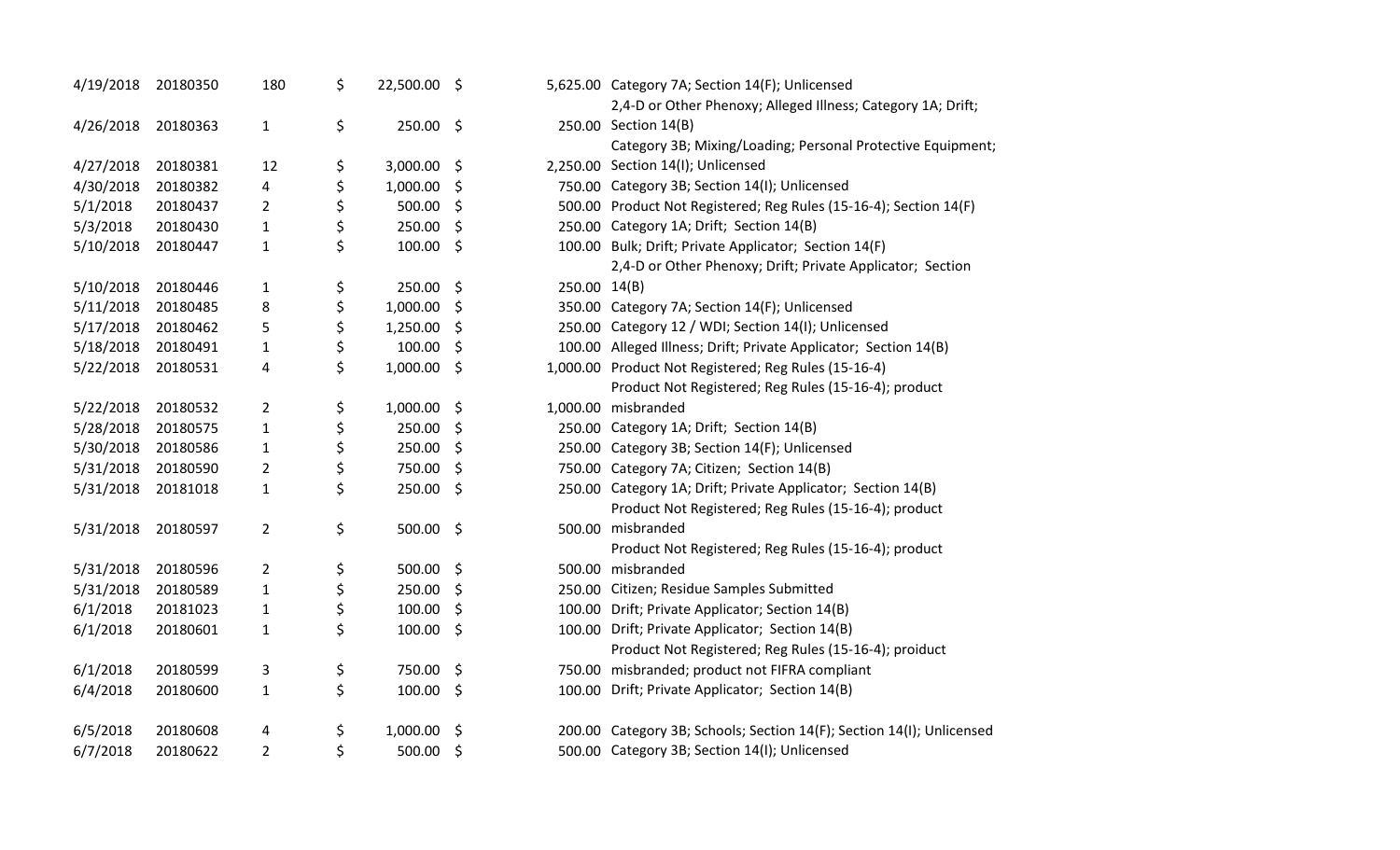| 6/7/2018  | 20180627 | $\mathbf{1}$   | \$<br>250.00   | \$      |              | 250.00 Category 1A; Dicamba; Drift; Section 14(B)                        |
|-----------|----------|----------------|----------------|---------|--------------|--------------------------------------------------------------------------|
| 6/7/2018  | 20180629 | $\overline{2}$ | \$<br>500.00   | \$      |              | 500.00 Category 1A; Run Off; Section 14(B)                               |
|           |          |                |                |         |              | Dicamba; Drift; Private Applicator; Section 14(B); Section               |
| 6/12/2018 | 20180637 | $\mathbf{1}$   | \$<br>100.00   | \$      | 100.00 14(G) |                                                                          |
| 6/14/2018 | 20180647 | $\mathbf{1}$   | \$<br>250.00   | \$      |              | 250.00 Drift; Section 14(B)                                              |
| 6/14/2018 | 20181027 | $\mathbf{1}$   | \$<br>250.00   | \$      |              | 250.00 Category 1A; Dicamba; Drift; Section 14(B); Section 14(F)         |
| 6/14/2018 | 20181026 | $\mathbf{1}$   | \$<br>250.00   | \$      |              | 250.00 Category 1A; Dicamba; Drift; Section 14(B)                        |
| 6/16/2018 | 20180650 | $\mathbf{1}$   | \$<br>250.00   | \$      |              | 250.00 Drift; Section 14(B); Category 1A                                 |
| 6/19/2018 | 20180662 | $\mathbf{1}$   | \$<br>100.00   | \$      |              | 100.00 Dicamba; Drift; Private Applicator; Section 14(B)                 |
| 6/19/2018 | 20180660 | $\mathbf{1}$   | \$<br>250.00   | \$      |              | 250.00 Category 3B; Section 14(I); Unlicensed                            |
| 6/19/2018 | 20180657 | $\mathbf{1}$   | \$<br>100.00   | \$      |              | 100.00 Dicamba; Drift; Private Applicator; Section 14(B)                 |
| 6/19/2018 | 20180655 | $\mathbf{1}$   | \$<br>100.00   | \$      |              | 100.00 Drift; Private Applicator; Section 14(B)                          |
|           |          |                |                |         |              | Alleged Illness; Drift; Private Applicator; Residue Samples              |
| 6/20/2018 | 20180668 | $\mathbf{1}$   | \$<br>100.00   | $\zeta$ |              | 100.00 Submitted                                                         |
| 6/20/2018 | 20180669 | $\mathbf{1}$   | \$<br>500.00   | \$      |              | 500.00 Category 1A; Dicamba; Drift; Section 14(B)                        |
| 6/20/2018 | 20180673 | 4              | \$<br>2,000.00 | \$      |              | 2,000.00 Product Not Registered; Reg Rules (15-16-4)                     |
| 6/20/2018 | 20180663 | 26             | \$<br>6,500.00 | \$      |              | 2,600.00 Category 3B; Section 14(I); Unlicensed                          |
| 6/20/2018 | 20180672 | $\mathbf{1}$   | \$<br>250.00   | \$      |              | 250.00 Product Not Registered; Reg Rules (15-16-4)                       |
| 6/20/2018 | 20180670 | $\mathbf{1}$   | \$<br>100.00   | \$      |              | 100.00 Drift; Private Applicator; Section 14(B)                          |
| 6/21/2018 | 20180675 | $\mathbf{1}$   | \$<br>500.00   | \$      |              | 500.00 Category 1A; Drift; Section 14(B)                                 |
| 6/22/2018 | 20180679 | $\mathbf{1}$   | \$<br>250.00   | \$      |              | 250.00 Dicamba; Drift; Private Applicator; Section 14(B)                 |
| 6/25/2018 | 20180759 | $\mathbf{1}$   | \$<br>100.00   | \$      |              | 100.00 Dicamba; Drift; Private Applicator; Section 14(B)                 |
| 6/25/2018 | 20180961 | $\mathbf{1}$   | \$<br>100.00   | \$      |              | 100.00 Dicamba; Drift; Private Applicator; Section 14(B)                 |
| 6/25/2018 | 20180960 | $\mathbf{1}$   | \$<br>100.00   | \$      |              | 100.00 Dicamba; Drift; Private Applicator; Section 14(B)                 |
| 6/25/2018 | 20180685 | $\mathbf{1}$   | \$<br>1,000.00 | \$      |              | 1,000.00 Category 1A; Dicamba; Drift; Section 14(B)                      |
| 6/25/2018 | 20180688 | $\mathbf{1}$   | \$<br>250.00   | \$      |              | 250.00 Category 1A; Dicamba; Drift; Section 14(B)                        |
|           |          |                |                |         |              |                                                                          |
| 6/26/2018 | 20180691 | $\mathbf{1}$   | \$<br>100.00   | \$      |              | 100.00 Dicamba; Drift; Fertilizer Use; Private Applicator; Section 14(B) |
| 6/26/2018 | 20181029 | $\mathbf{1}$   | \$<br>250.00   | \$      |              | 250.00 Category 1A; Dicamba; Drift; Section 14(B)                        |
| 6/26/2018 | 20180690 | $\mathbf{1}$   | \$<br>250.00   | \$      |              | 250.00 Dicamba; Drift; Section 14(B); Category 1A                        |
| 6/26/2018 | 20180927 | $\mathbf{1}$   | \$<br>125.00   | \$      |              | 125.00 Category 3B; Section 14(F); Unlicensed                            |
| 6/27/2018 | 20180697 | $\mathbf{1}$   | \$<br>100.00   | \$      |              | 100.00 Dicamba; Drift; Private Applicator; Section 14(B)                 |
| 6/27/2018 | 20180692 | $\mathbf{1}$   | \$<br>250.00   | \$      |              | 250.00 Category 1A; Dicamba; Drift; Section 14(B)                        |
| 6/27/2018 | 20180696 | $\overline{2}$ | \$<br>200.00   | \$      |              | 200.00 Dicamba; Drift; Private Applicator; Section 14(B)                 |
|           |          |                |                |         |              |                                                                          |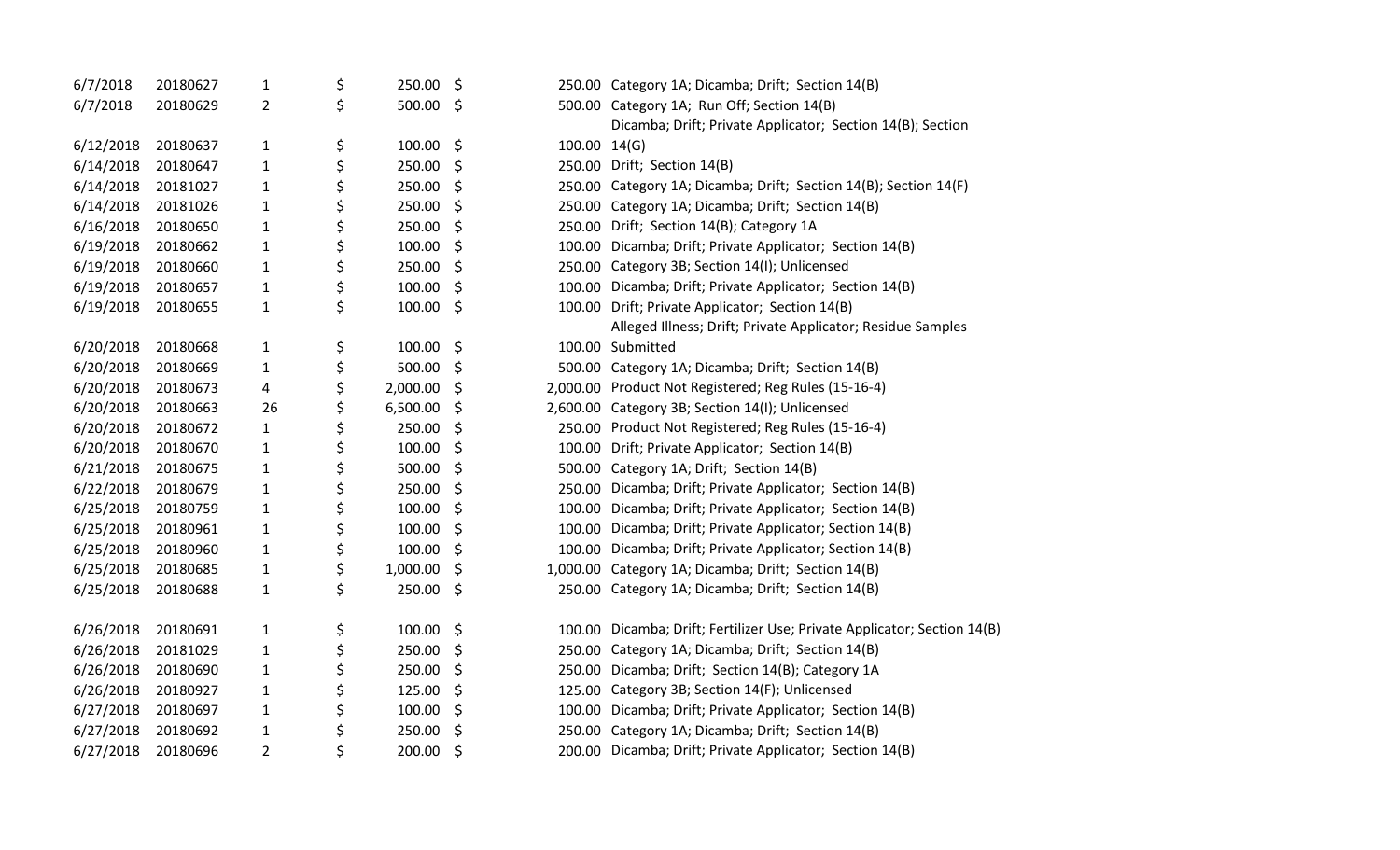| 6/27/2018 | 20180750 | 1            | \$<br>250.00      | \$      |        | 250.00 Category 1A; Dicamba; Drift; Section 14(B)                     |
|-----------|----------|--------------|-------------------|---------|--------|-----------------------------------------------------------------------|
| 6/28/2018 | 20180712 | $\mathbf{1}$ | \$<br>100.00      | \$      | 100.00 | Dicamba; Drift; Private Applicator; Section 14(B)                     |
| 6/29/2018 | 20180715 | 1            | \$<br>100.00      | \$      | 100.00 | Dicamba; Drift; Private Applicator; Section 14(B)                     |
| 6/29/2018 | 20180716 | 1            | \$<br>250.00      | \$      | 250.00 | Category 1A; Dicamba; Drift; Section 14(B)                            |
| 7/2/2018  | 20180720 | $\mathbf{1}$ | \$<br>100.00      | \$      | 100.00 | Dicamba; Drift; Private Applicator; Section 14(B)                     |
| 7/2/2018  | 20180723 | $\mathbf{1}$ | \$<br>100.00      | \$      | 100.00 | Dicamba; Drift; Private Applicator; Section 14(B)                     |
| 7/3/2018  | 20180730 | 1            | \$<br>100.00      | \$      | 100.00 | Dicamba; Drift; Private Applicator; Section 14(B)                     |
| 7/3/2018  | 20180731 | $\mathbf{1}$ | \$<br>250.00      | \$      | 250.00 | Dicamba; Drift; Section 14(B); Category 1A                            |
| 7/3/2018  | 20180724 | $\mathbf{1}$ | \$<br>100.00      | \$      | 100.00 | Dicamba; Drift; Private Applicator; Section 14(B)                     |
| 7/5/2018  | 20180742 | 1            | \$<br>250.00      | \$      |        | 250.00 Category 1A; Dicamba; Drift; Section 14(B)                     |
| 7/5/2018  | 20180739 | 1            | \$<br>250.00      | \$      |        | 250.00 Category 1A; Drift; Section 14(B)                              |
| 7/5/2018  | 20180721 | $\mathbf{1}$ | \$<br>100.00      | \$      |        | 100.00 Category 1A; Dicamba; Drift; Section 14(B)                     |
| 7/5/2018  | 20180735 | $\mathbf{1}$ | \$<br>250.00      | \$      | 250.00 | Category 11; Drift; Section 14(B)                                     |
| 7/6/2018  | 20180743 | 1            | \$<br>100.00      | \$      | 100.00 | Dicamba; Drift; Section 14(B)                                         |
| 7/6/2018  | 20180747 | 1            | \$<br>250.00      | \$      | 250.00 | Category 1A; Dicamba; Drift; Section 14(B)                            |
| 7/6/2018  | 20180745 | $\mathbf{1}$ | \$<br>250.00      | \$      | 250.00 | Dicamba; Drift; Private Applicator; Section 14(B)                     |
| 7/6/2018  | 20181021 | $\mathbf{1}$ | \$<br>100.00      | \$      |        | 100.00 Dicamba; Drift; Private Applicator; Section 14(B)              |
|           |          |              |                   |         |        |                                                                       |
| 7/6/2018  | 20180746 | $\mathbf{1}$ | \$<br>$100.00$ \$ |         | 100.00 | Dicamba; Drift; Private Applicator; Residue Samples Submitted         |
| 7/6/2018  | 20180748 | $\mathbf{1}$ | \$<br>100.00      | \$      | 100.00 | Dicamba; Drift; Private Applicator; Section 14(B)                     |
| 7/9/2018  | 20180752 | $\mathbf{1}$ | \$<br>250.00      | \$      | 250.00 | Category 1A; Dicamba; Drift; Section 14(B)                            |
| 7/9/2018  | 20180754 | $\mathbf{1}$ | \$<br>100.00      | \$      | 100.00 | Dicamba; Drift; Private Applicator; Section 14(B)                     |
|           |          |              |                   |         |        | Dicamba; Drift; Private Applicator; Section 14(B); Section            |
| 7/10/2018 | 20180760 | 3            | \$<br>400.00      | $\zeta$ | 400.00 | 14(J)                                                                 |
| 7/11/2018 | 20180776 | $\mathbf{1}$ | \$<br>100.00      | \$      | 100.00 | Dicamba; Drift; Private Applicator; Section 14(B)                     |
| 7/11/2018 | 20180774 | $\mathbf{1}$ | \$<br>100.00      | \$      | 100.00 | Dicamba; Drift; Private Applicator; Section 14(B)                     |
| 7/11/2018 | 20180782 | 13           | \$<br>1,625.00    | -\$     |        | 1,218.75 Section 14(F); Unlicensed; Category 7A                       |
| 7/11/2018 | 20180780 | $\mathbf{1}$ | \$<br>500.00      | \$      |        | 500.00 Alleged Illness; Category 11; Drift; Section 14(B)             |
|           |          |              |                   |         |        |                                                                       |
| 7/11/2018 | 20180769 | 1            | \$<br>250.00      | \$      |        | 250.00 Category 1A; Dicamba; Drift; Private Applicator; Section 14(B) |
| 7/11/2018 | 20180778 | $\mathbf{1}$ | \$<br>250.00      | \$      |        | 250.00 Category 1A; Dicamba; Drift; Section 14(B)                     |
| 7/12/2018 | 20180913 | $\mathbf{1}$ | \$<br>1,000.00    | \$.     |        | 1,000.00 Category 1A; Dicamba; Drift; Section 14(B)                   |
| 7/12/2018 | 20180784 | $\mathbf{1}$ | \$<br>250.00      | \$      |        | 250.00 Category 1A; Dicamba; Drift; Section 14(B)                     |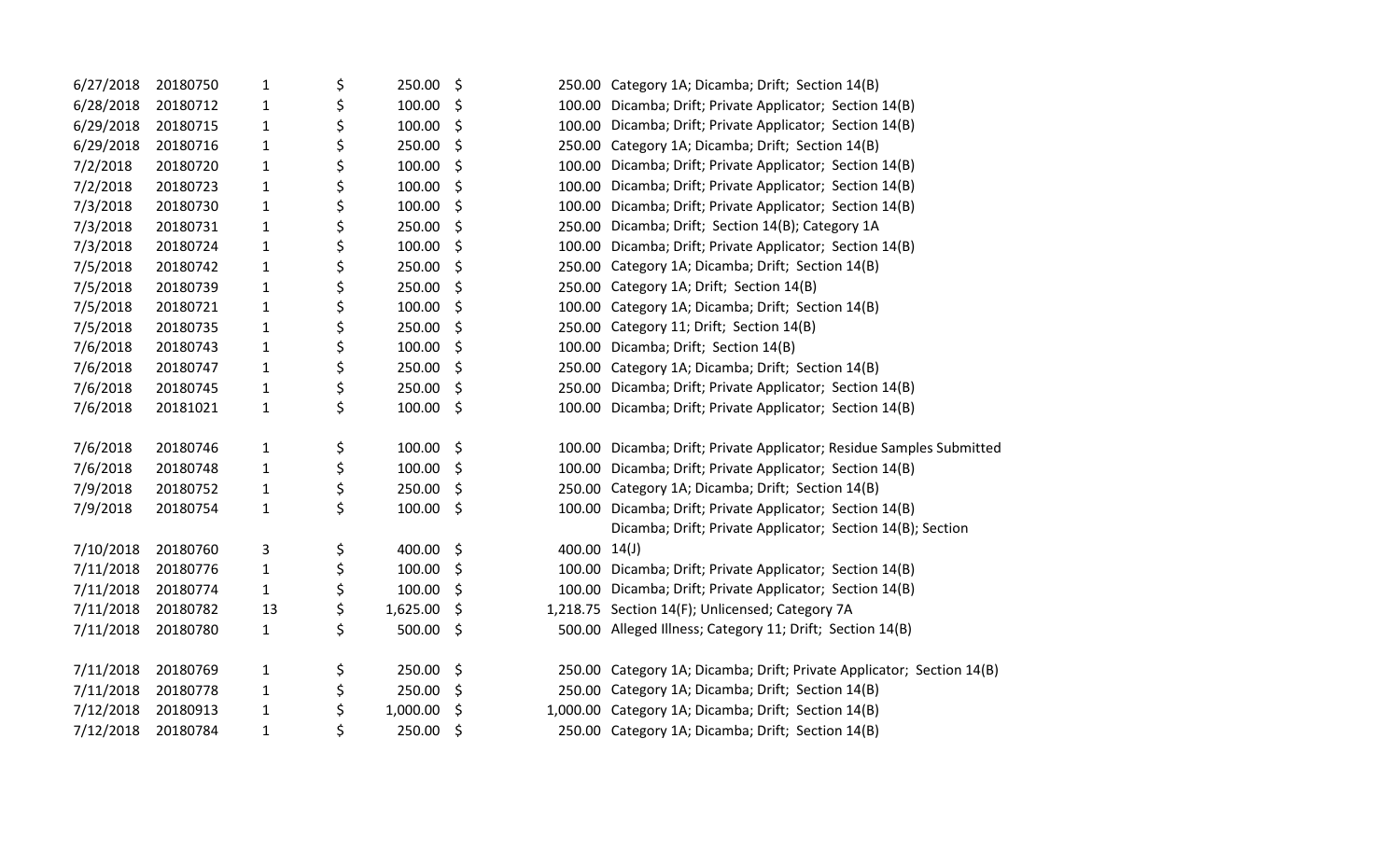|           |          |                |                 |              | Category 3B; Personal Protective Equipment; Section 14(I);            |
|-----------|----------|----------------|-----------------|--------------|-----------------------------------------------------------------------|
| 7/12/2018 | 20180781 | 1              | \$<br>250.00    | \$           | 250.00 Unlicensed                                                     |
| 7/13/2018 | 20180789 | $\mathbf{1}$   | \$<br>1,000.00  | \$           | 1,000.00 Category 1A; Dicamba; Drift; Section 14(B)                   |
| 7/13/2018 | 20181037 | $\mathbf{1}$   | \$<br>250.00    | \$           | 250.00 Category 1A; Dicamba; Drift; Section 14(B)                     |
| 7/13/2018 | 20180786 | $\mathbf{1}$   | \$<br>100.00    | \$           | 100.00 Category 1A; Dicamba; Drift; Section 14(B)                     |
| 7/13/2018 | 20180785 | $\mathbf{1}$   | \$<br>100.00    | \$<br>100.00 | Dicamba; Drift; Private Applicator; Section 14(B)                     |
| 7/13/2018 | 20180813 | $\mathbf{1}$   | \$<br>100.00    | \$<br>100.00 | Dicamba; Drift; Private Applicator; Section 14(B)                     |
| 7/16/2018 | 20180798 | $\mathbf{1}$   | \$<br>100.00    | \$<br>100.00 | Dicamba; Drift; Private Applicator; Section 14(B)                     |
| 7/16/2018 | 20180796 | $\mathbf{1}$   | \$<br>100.00    | \$<br>100.00 | Dicamba; Drift; Private Applicator; Section 14(B)                     |
| 7/16/2018 | 20180797 | $\mathbf{1}$   | \$<br>500.00    | \$           | 500.00 Alleged Illness; Category 11; Drift; Section 14(B)             |
| 7/17/2018 | 20180809 | 6              | \$<br>3,000.00  | \$           | 3,000.00 Category 3B; Section 14(I); Unlicensed                       |
| 7/17/2018 | 20180804 | $\mathbf{1}$   | \$<br>100.00    | \$           | 100.00 Dicamba; Drift; Private Applicator; Section 14(B)              |
| 7/17/2018 | 20180801 | $\mathbf{1}$   | \$<br>100.00    | \$           | 100.00 Dicamba; Drift; Private Applicator; Section 14(B)              |
|           |          |                |                 |              | Restricted Use Records 357 IAC 1-3-5(a); Section 14(F);               |
| 7/17/2018 | 20180802 | 8              | \$<br>1,400.00  | \$           | 500.00 Unlicensed                                                     |
| 7/17/2018 | 20180933 | 55             | \$<br>13,750.00 | \$           | 2,062.00 Category 3B; Section 14(I); Unlicensed                       |
| 7/18/2018 | 20180835 | $\mathbf{1}$   | \$<br>100.00    | \$           | 100.00 Dicamba; Drift; Private Applicator; Section 14(B)              |
| 7/18/2018 | 20180849 | $\mathbf{1}$   | \$<br>100.00    | \$<br>100.00 | Dicamba; Drift; Private Applicator; Section 14(B)                     |
| 7/18/2018 | 20180836 | $\mathbf{1}$   | \$<br>100.00    | \$           | 100.00 Dicamba; Drift; Private Applicator; Section 14(B)              |
| 7/18/2018 | 20180812 | 1              | \$<br>500.00    | \$           | 500.00 Category 11; Drift; Section 14(B)                              |
| 7/19/2018 | 20180819 | $\mathbf{1}$   | \$<br>250.00    | \$           | 250.00 Category 11; Drift; Section 14(B)                              |
| 7/19/2018 | 20180818 | $\mathbf{1}$   | \$<br>100.00    | \$           | 100.00 Dicamba; Drift; Private Applicator; Section 14(B)              |
| 7/23/2018 | 20180833 | $\mathbf{1}$   | \$<br>250.00    | \$           | 250.00 Category 1A; Dicamba; Drift; Section 14(B)                     |
| 7/23/2018 | 20180880 | $\mathbf{1}$   | \$<br>100.00    | \$           | 100.00 Dicamba; Drift; Private Applicator; Section 14(B)              |
| 7/23/2018 | 20180832 | $\mathbf{1}$   | \$<br>100.00    | \$<br>100.00 | Dicamba; Drift; Private Applicator; Section 14(B)                     |
| 7/23/2018 | 20180828 | $\mathbf{1}$   | \$<br>250.00    | \$<br>250.00 | Category 11; Drift; Section 14(B); Section 14(F)                      |
| 7/24/2018 | 20180840 | $\mathbf{1}$   | \$<br>1,000.00  | \$           | 1,000.00 Category 1A; Dicamba; Drift; Section 14(B)                   |
| 7/24/2018 | 20180845 | $\mathbf{1}$   | \$<br>250.00    | \$<br>250.00 | Category 11; Drift; Section 14(B); Section 14(G)                      |
| 7/24/2018 | 20180841 | $\mathbf{1}$   | \$<br>250.00    | \$<br>250.00 | Alleged Illness; Category 11; Drift; Section 14(B)                    |
| 7/24/2018 | 20180844 | $\mathbf{1}$   | \$<br>250.00    | \$           | 250.00 Category 1A; Dicamba; Drift; Section 14(B)                     |
| 7/25/2018 | 20180850 | $\mathbf{1}$   | \$<br>100.00    | \$<br>100.00 | Dicamba; Drift; Private Applicator; Section 14(B)                     |
| 7/25/2018 | 20180936 | 1              | \$<br>100.00    | \$           | 100.00 Dicamba; Drift; Private Applicator; Section 14(B)              |
| 7/26/2018 | 20180855 | $\overline{2}$ | \$<br>500.00    | \$           | 500.00 Category 1A; Fertilizer Use; Fish Kill; Run Off; Section 14(F) |
| 7/26/2018 | 20180859 | $\mathbf{1}$   | \$<br>100.00    | \$           | 100.00 Dicamba; Drift; Section 14(B); Private Applicator              |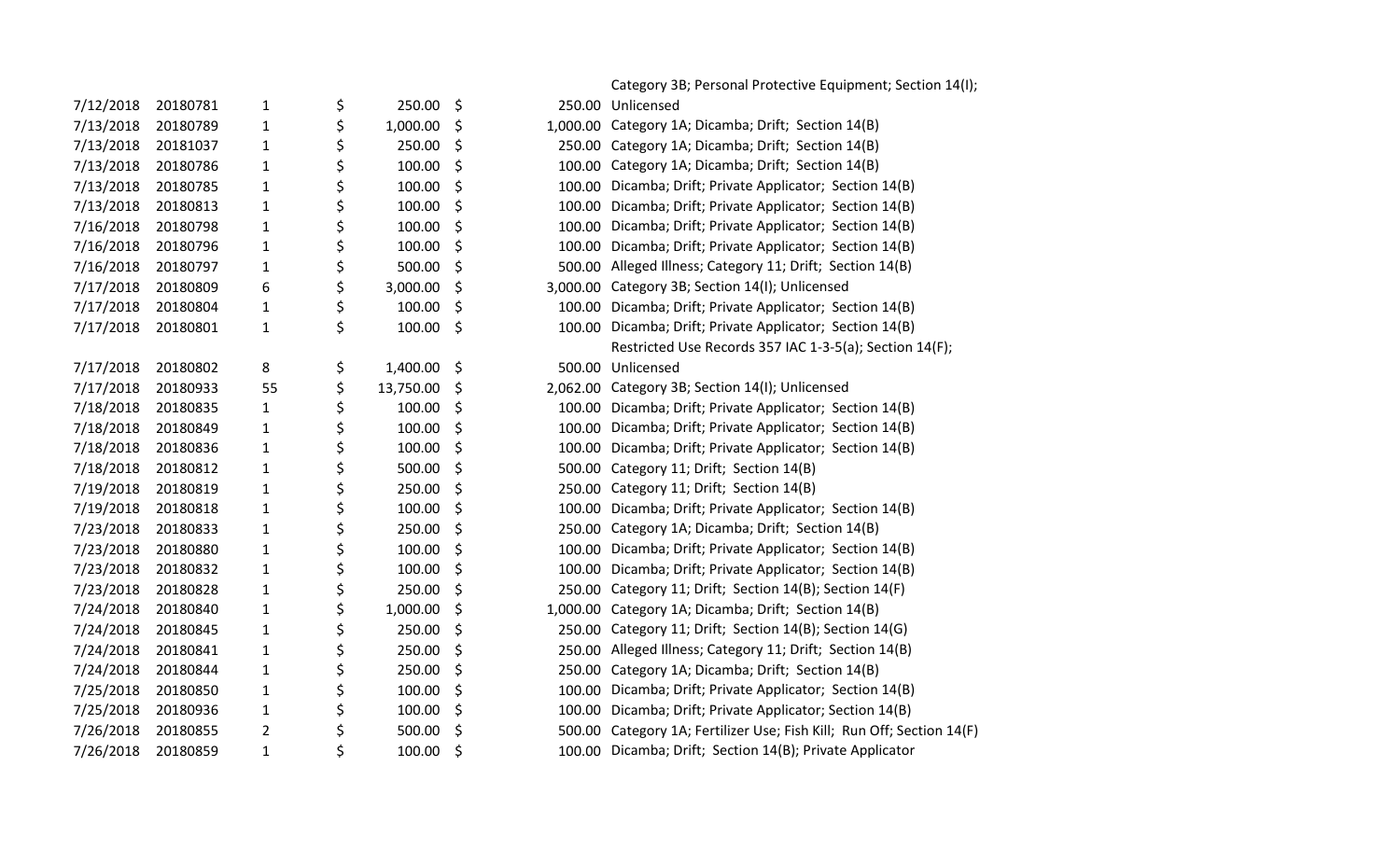| 7/26/2018 | 20180852 | $\mathbf{1}$   | \$<br>100.00    | \$      |        | 100.00 Dicamba; Drift; Private Applicator; Section 14(B)        |
|-----------|----------|----------------|-----------------|---------|--------|-----------------------------------------------------------------|
| 7/26/2018 | 20180858 | $\mathbf{1}$   | \$<br>100.00    | \$      |        | 100.00 Dicamba; Drift; Section 14(B); Private Applicator        |
| 7/26/2018 | 20180856 | $\mathbf{1}$   | \$<br>250.00    | \$      |        | 250.00 Category 11; Drift; Section 14(B)                        |
|           |          |                |                 |         |        | Category 7A; Section 14(A); Section 14(C); Section 14(I);       |
| 7/26/2018 | 20180853 | 18             | \$<br>5,000.00  | \$      |        | 5,000.00 Unlicensed                                             |
| 7/26/2018 | 20180860 | $\mathbf{1}$   | \$<br>100.00    | \$      |        | 100.00 Dicamba; Drift; Private Applicator; Section 14(B)        |
| 7/30/2018 | 20180868 | $\mathbf{1}$   | \$<br>100.00    | \$      |        | 100.00 Dicamba; Drift; Private Applicator; Section 14(B)        |
| 7/31/2018 | 20180871 | $\mathbf{1}$   | \$<br>100.00    | \$      | 100.00 | Dicamba; Drift; Private Applicator; Section 14(B)               |
| 7/31/2018 | 20180870 | $\mathbf{1}$   | \$<br>100.00    | \$      | 100.00 | Dicamba; Drift; Private Applicator; Section 14(B)               |
| 8/1/2018  | 20180872 | $\mathbf{1}$   | \$<br>100.00    | \$      | 100.00 | Dicamba; Drift; Private Applicator; Section 14(B)               |
| 8/1/2018  | 20180875 | $\mathbf{1}$   | \$<br>250.00    | \$      |        | 250.00 Category 6; Run Off; Section 14(B)                       |
| 8/2/2018  | 20180879 | $\mathbf 1$    | \$<br>200.00    | \$      |        | 200.00 Dicamba; Drift; Private Applicator; Section 14(B)        |
|           |          |                |                 |         |        | Restricted Use Records 357 IAC 1-3-5(a); Section 14(F);         |
| 8/2/2018  | 20181030 | 13             | \$<br>1,300.00  | \$      |        | 1,300.00 Section 14(J); Unlicensed                              |
| 8/2/2018  | 20180881 | $\mathbf{1}$   | \$<br>100.00    | \$      |        | 100.00 Dicamba; Drift; Private Applicator; Section 14(B)        |
| 8/3/2018  | 20180883 | $\mathbf{1}$   | \$<br>250.00    | \$      |        | 250.00 Category 11; Drift; Fish Kill; Section 14(B)             |
| 8/3/2018  | 20180903 | $\mathbf{1}$   | see 20180904    |         |        | Dicamba; Drift; Section 14(B); Private Applicator               |
| 8/3/2018  | 20180888 | $\mathbf{1}$   | \$<br>100.00    | $\zeta$ | 100.00 | Dicamba; Drift; Private Applicator; Section 14(B)               |
| 8/3/2018  | 20180889 | $\mathbf{1}$   | \$<br>200.00    | \$      |        | 200.00 Category 1A; Dicamba; Drift; Section 14(B)               |
| 8/3/2018  | 20181038 | $\mathbf{1}$   | \$<br>250.00    | \$      | 250.00 | Dicamba; Drift; Section 14(B); Category 1A                      |
| 8/6/2018  | 20180890 | $\mathbf{1}$   | \$<br>100.00    | \$      |        | 100.00 Dicamba; Drift; Private Applicator; Section 14(B)        |
| 8/6/2018  | 20180891 | $\mathbf{1}$   | \$<br>100.00    | \$      |        | 100.00 Dicamba; Drift; Private Applicator; Section 14(B)        |
| 8/6/2018  | 20180895 | $\overline{2}$ | \$<br>500.00    | \$      |        | 250.00 Category 3B; Golf Course Inspection; Section 14(I)       |
| 8/8/2018  | 20180907 | $\mathbf{1}$   | \$<br>100.00    | \$      | 100.00 | Dicamba; Drift; Private Applicator; Section 14(B)               |
| 8/13/2018 | 20180914 | $\mathbf{1}$   | \$<br>100.00    | \$      |        | 100.00 Dicamba; Drift; Private Applicator; Section 14(B)        |
|           |          |                |                 |         |        | Category 3B; Posting and Notification; Section 14(F);           |
| 8/13/2018 | 20180912 | $\mathbf{1}$   | \$<br>225.00    | \$      |        | 225.00 Unlicensed                                               |
| 8/20/2018 | 20180790 | 74             | \$<br>18,500.00 | \$      |        | 3,462.50 Category 7A; Section 14(B); Section 14(I); Supervision |
| 8/20/2018 | 20180792 | $\mathbf{1}$   | \$<br>500.00    | \$      |        | 500.00 Category 1A; Dicamba; Drift; Section 14(B)               |
|           |          |                |                 |         |        | Mixing/Loading; Personal Protective Equipment; Section          |
| 8/20/2018 | 20180791 | $\mathbf{1}$   | \$<br>250.00    | \$      |        | 250.00 14(B); Category 3B; Category 7A                          |
| 8/22/2018 | 20180793 | $\mathbf{1}$   | \$<br>250.00    | \$      |        | 250.00 Category 3B; Drift; Section 14(B)                        |
| 8/23/2018 | 20180923 | $\mathbf{1}$   | \$<br>100.00    | \$      |        | 100.00 Dicamba; Drift; Private Applicator; Section 14(B)        |
| 8/23/2018 | 20180922 | 40             | \$<br>5,000.00  | \$      |        | 1,250.00 Section 14(F); Category 3A; Unlicensed                 |